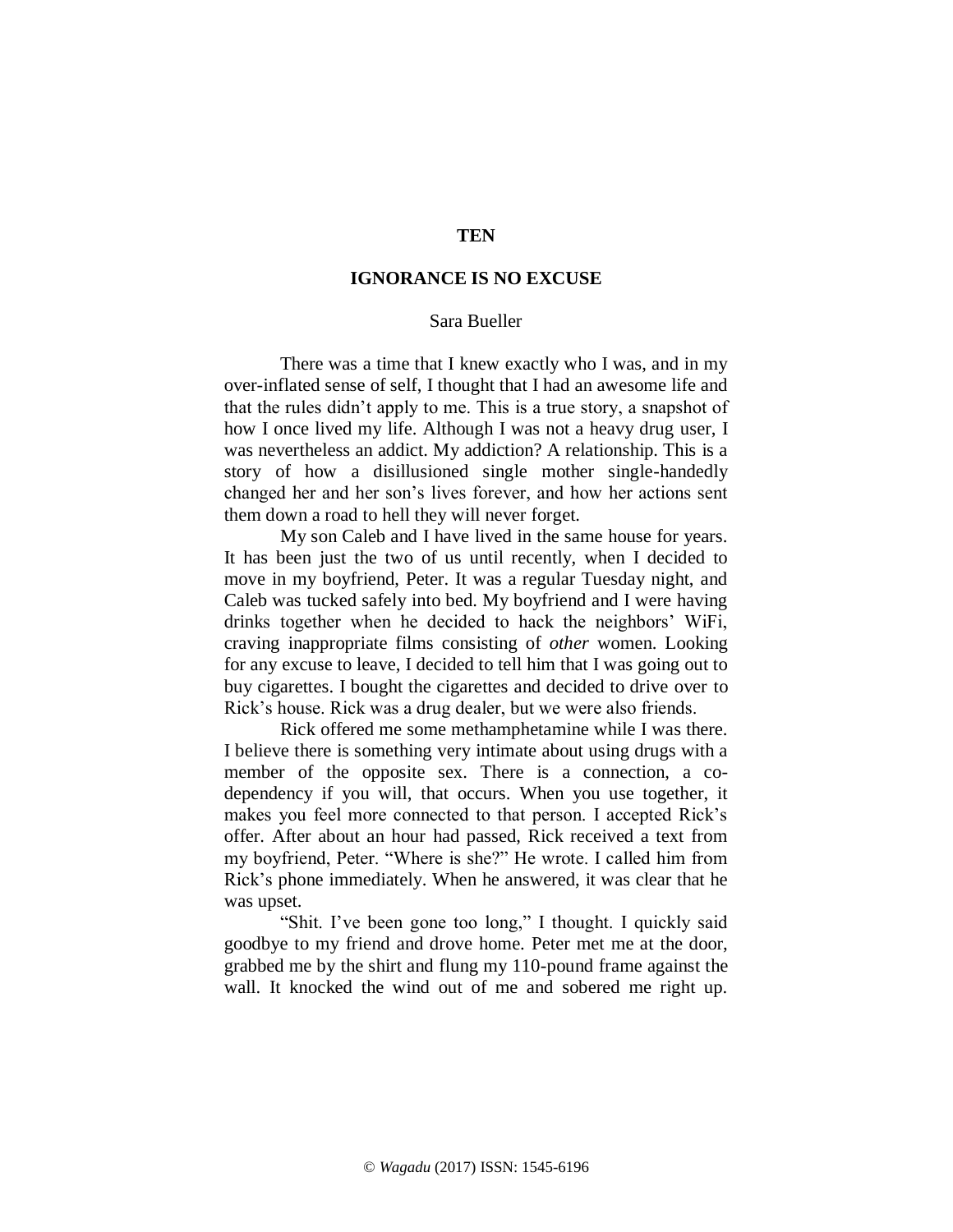Words roared out of his mouth, "What the fuck are you doing, you fucking whore? Were you out getting high? Where are my fucking drugs, you piece of shit?" Looking into Peter's eyes was like looking into a dark abyss; he was no longer the friend that I had once known. Picking me up, Peter threw my body into a pile of my son's toys. The colorful Tonka trucks and smiling stuffed animals greeted me with a blow to the ribs. He spit on me. He continued to scream obscenities at me. As if that were not enough, Peter began kicking parts of my body. I screamed for him to stop. It was very obvious that he was calculating each blow—none of them would be visible to others the next day.

I screamed at him, "What's wrong with you? Look at me! Peter, stop it, stop it!" Dragging me across the floor by my clothes was the last straw. I did not know when his tirade was going to end. I had to fight back. Kicking was my first line of defense. I kicked like my life depended on it. Sadly, I never got a good shot at him.

Like a storm cloud lifting, Peter suddenly straightened up and staggered backwards. I saw my chance and took it. Darting across the living room, I snatched up my cell phone from the coffee table and started to dial 911. He pursued me through the house, but stopped when he realized he could no longer salvage the situation. I ran out the back door and into the backyard. I was talking to the 911 operator, and from my vantage point in the back yard, I saw him walking briskly up the block. When my breathing slowed and I was finally able to stop shaking, I ended the call and went back into my house.

The house was quiet, silent over the scene it had just witnessed. It was cool inside, and my front door was still open to the night air. I closed it tightly and locked it securely. I also went to the back door and checked it. I looked in on my son. He was sleeping soundly. I sat down on the futon, clutching my sweaty cell phone in silence. Waiting.

The police arrived. They asked me to give my account of the incident, which I did as accurately as I could, although at that point I was very shaken up and unable to remember things in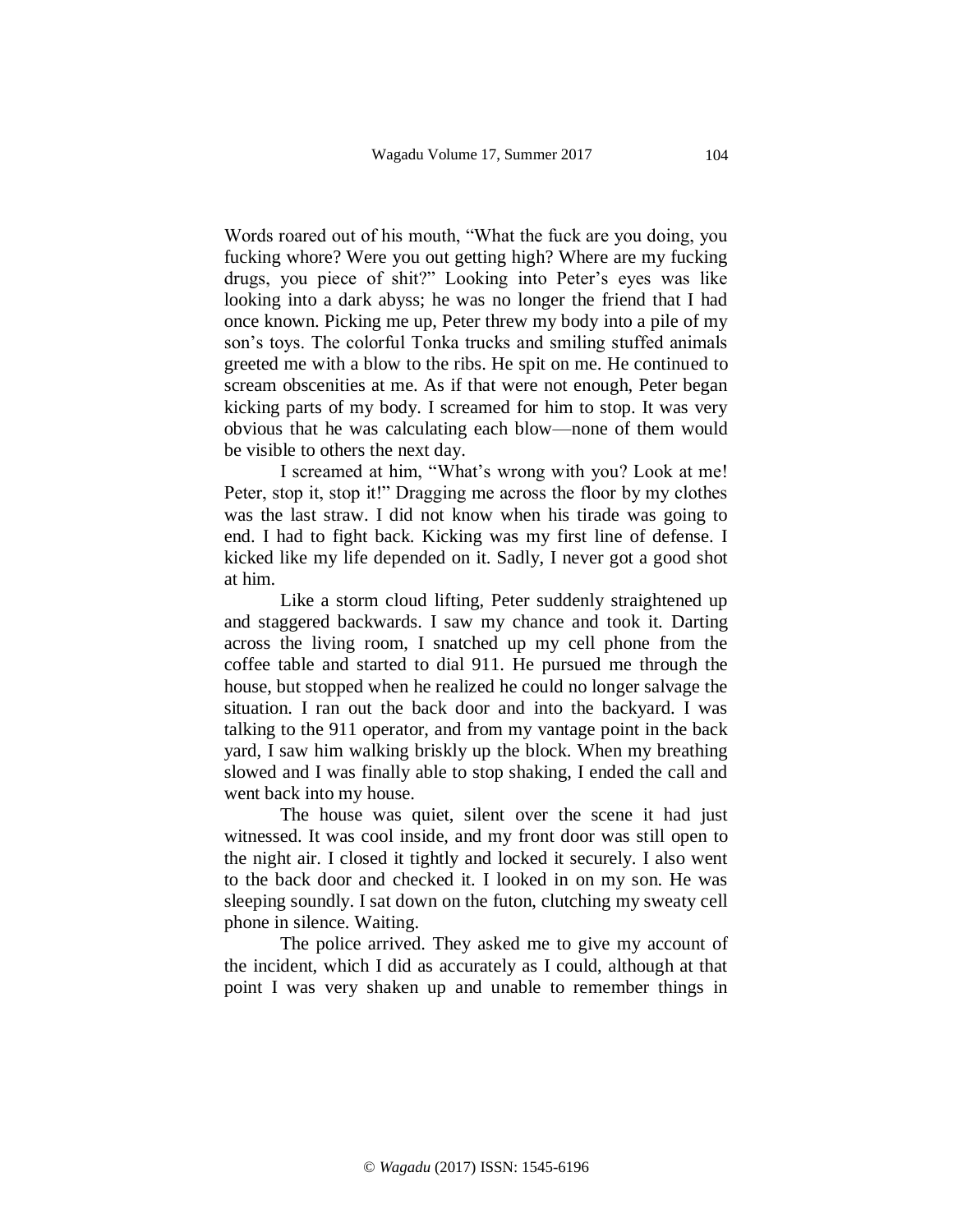exactly the way they had happened. They also interviewed Peter, but since he fled the scene they contacted him by cell phone. He refused to talk to the police, claiming he had to work early. He told the police that he would allow an interview to be conducted in the morning. He set up a time to call them at 8:30 am.

He did, however, manage to leave the cops with these statements about my character. He said that I was "messed up on drugs," that I kicked him, that I was "out screwing some drug dealer," and that I'd "rather party and do drugs than be a mother." I was floored. The cops asked me if I had been using drugs, which of course I denied. "I am not the one who should be put on trial here," I thought.

Somehow during the scuffle between me and Peter, someone got scratched. There were drops of blood on the floor in the entryway. Since I was not cut, and because I was having a hard time recollecting the events, the police suggested that I attacked him and that I was the aggressor, and not the other way around. I was getting nowhere with the cops, and I was feeling scared that they were going to arrest me for assaulting him. The female officer wanted a taped statement. I refused. I felt like they were being accusatory and mean. They made me mad. Finally, I asked the cops to leave my home. I was drained and no longer feeling the effects of the methamphetamine; I just wanted some peace and quiet.

I checked on my son. He was sleeping soundly. I was grateful that he did not wake when the cops were there. I felt a wave of relief wash over me that he did not see his mother get attacked. I looked down at his sleeping face. He looked so peaceful. I felt my heart swell with love for him. I caressed his forehead and with a sigh, I turned to leave the room, closing the door softly on my way out.

I stood in the hallway. My nerves were still frayed, and I was shaking my head back and forth as the events replayed in my mind. How could he? I thought. I felt pangs of sorrow and regret shoot through my heart and down to the pit of my stomach. I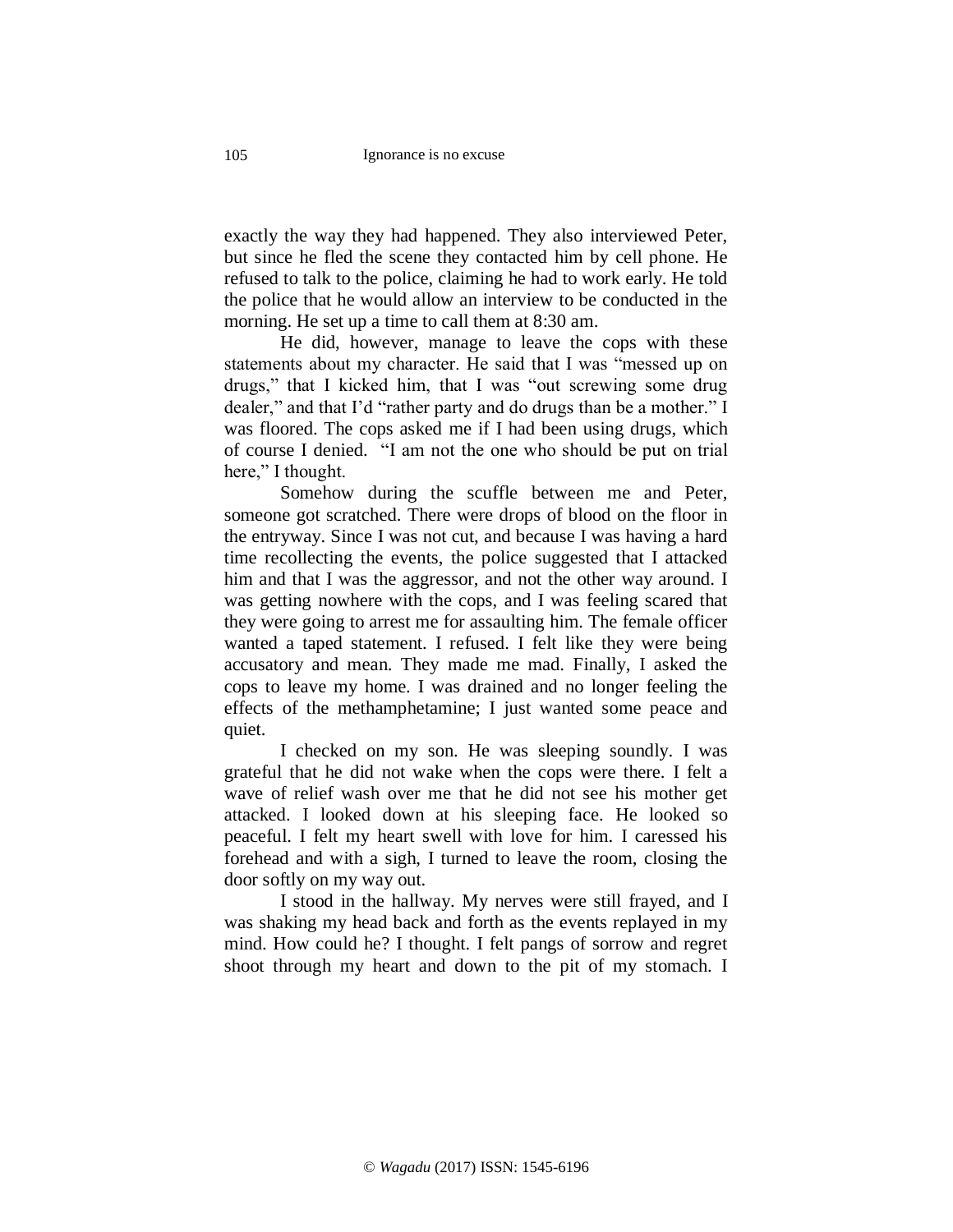started to sob, my body became weak and I sank down to the floor. Sobs that physically hurt overcame me.

"Why?" I cried out. "Why?" I thought he understood to be careful with me, that I had been traumatized before and that I took domestic violence very seriously. Years ago, a man had beaten me so badly that I had spent time in a hospital. He gave me a concussion and broke some of my teeth. What's even worse, when it came time to prosecute him, he went free because I had sexual intercourse with him the night before. A domestic assault carries less weight than a "real" one, I guess.

I cried on the floor in the hallway for a long time. Aware of my pathetic state, some composure came over me and I got up. It was late. I knew sleep wasn't going to come anytime soon so I decided that something to drink would settle my nerves. I sat down with a pint of bourbon. I poured out a shot of the amber liquid. I downed it and felt the warmth spread through me. As I was preparing another, I heard the familiar ping of an incoming message spring up on my computer.

It was from Peter. "Are you okay?" it said. I felt my heart race as I contemplated the message. Anger rose up inside me. I was pissed. "How dare you!" I typed. "You piece of shit!" I said. "How dare you treat me like that? You are over! You are so over, you can't even see the light from over! I hate you!!" I hit send. I should have shut the browser down right there, but I didn't. Ping! He posted back. "I am not over, you're over! I am going to fuck your world up! I am going to take away everything you ever had! You're going to regret the day you were born, bitch! Kiss your son and everything you love goodbye!"

I was heated now and, feeling very arrogant, typed, "Fuck you, Peter! You piece of shit! You can't touch me!" Send. I went on, "You're just jealous because you lost your kids, and no one loves you and you have nothing! I have my home and my son and all my stuff and it's mine! Not yours, mine! Now leave me alone so I can enjoy my awesome life!!" Little did I realize at the time that my life was far from awesome. "You assaulted me, Peter. The state is looking to press charges," I lied, "So good luck with all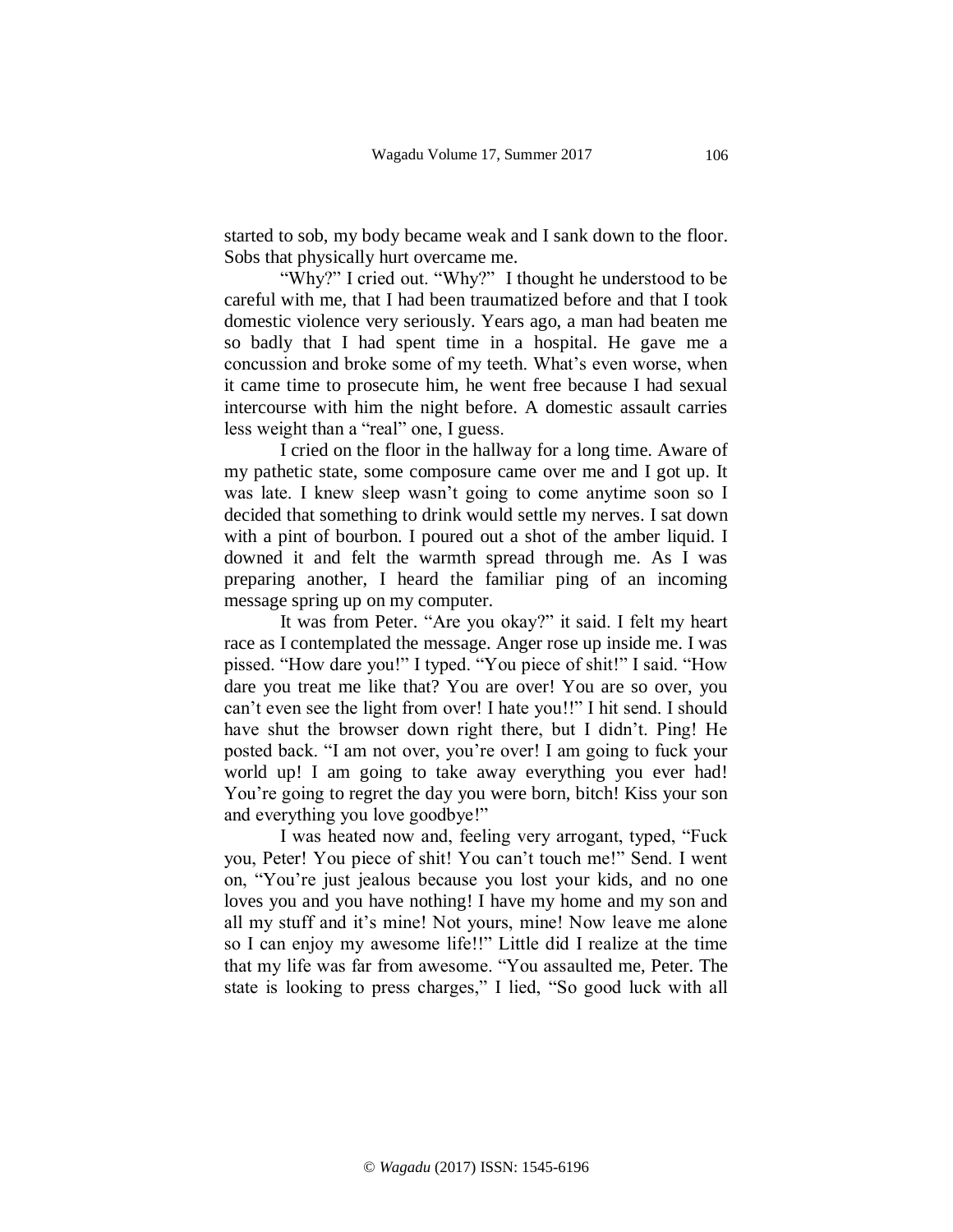your shittyness and loserness! I'm done!" I hit send, proud that I had effectively driven my point home.

Ping. "I'm coming over." "No, you are not!" I said. "You leave me the hell alone, Peter! We are over and I mean it! Stay the hell away from me!" Message send failed. He was offline. I sat back down on the futon. I didn't feel safe. I took the metal support brace out from underneath the futon and tucked it in close beside me. I felt a little safer, but not much. What I really felt like doing was packing up my son in the middle of the night and going to my Mom's, but I didn't because I had been drinking. I passed the time instant messaging friends for support and company.

Before long, there was a knock on the door. My heart thudded in my chest. I knew it was him. Gripping the metal piece of the futon, I said through the door, "What do you want?" "Open the door, Sara," he said. "I'm not going to hurt you; I just want to talk." Suddenly, all of the anger and rage came bubbling out of me like a volcano. I ripped aside the sliding lock mechanism, tearing away at it with my fingers. My fingers fumbled with the doorknob, turned it and swung the door wide open with as much force as I could muster. He was standing there with a pathetic expression on his face. I lifted the metal brace high up, my face contorted with rage. As bad as I wanted to, I knew deep down that I could never injure someone. Instead, I quickly slammed the door shut and hit the inside of it numerous times, cussing and swearing and calling him every name in the book. I eventually stopped and looked out the peephole. He was gone.

I made my way back to the futon and sat down. I decided to get good and drunk. I was sad and heartbroken. I opened my browser and decided to listen to some good ol' heartbreak music on a popular video website. I received more instant messages from Peter. He called my crazy and fucked up one minute, then propositioned me the next saying, "Come on, let me come over and we can fuck like rabbits." I repeatedly told him to fuck off, that I did not want him anymore. After my final rejection, I nursed my heartbreak with the rest of the whisky and finally fell asleep around four in the morning.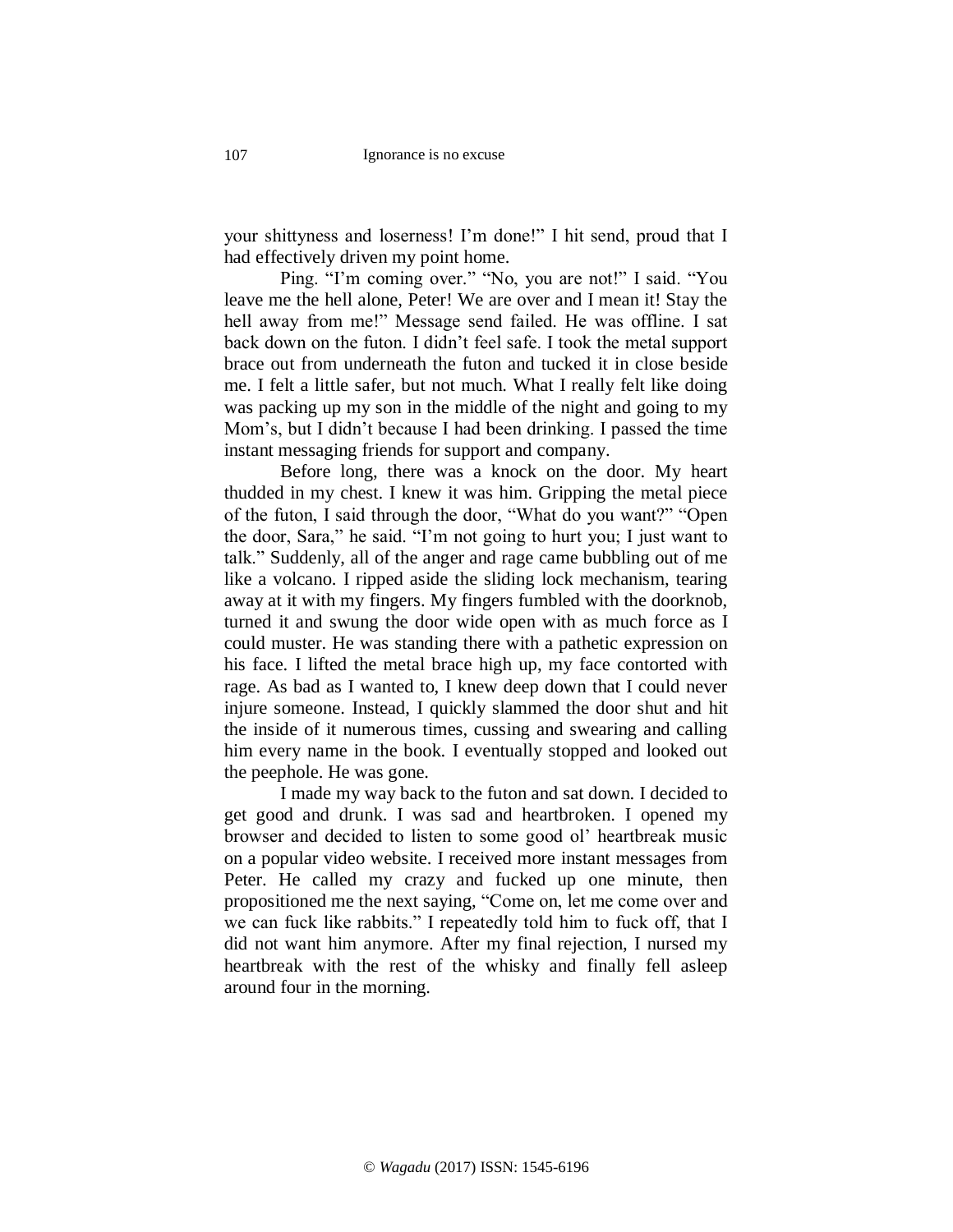My son woke me up around eight the next morning. I had a wicked hang over. I set him up in the bedroom with his *Bob the Builder* DVD and chocolate milk, then went to lie back down. I was bruised and sore, and my eyes were swollen from crying. Around 8:30 a.m. there was a knock at the door.

It was a serious knock, like that of an official. Still disoriented from the alcohol, I stumbled towards the door. I looked through the peephole, but couldn't see anything. I opened the door. There stood two cops. My first thought was that they were here to follow up on the call from the night before.

"Miz?" one of the cops said. "Yes?" I responded. "We are here to do a child welfare check on a five-year-old boy." The cop flipped open a small notebook, "We received a call," he said. *Peter*... "My son is in the bedroom," I said. "Where is the bedroom, Ma'am?" I pointed towards the hallway and told them that it was the first door on the left. I turned away from them and they followed me in. I did *not* formally invite the cops into my home, but they came in anyway. I sat down on the futon. I was self-conscious because of the overflowing ashtray and the empty bottle of whisky on the coffee table. As one of the cops passed through the living room, he ran a gloved hand along the top shelf of my entertainment center. Obviously not finding what he was looking for, he joined his partner who was already in the bedroom checking on my son. Or so I thought.

I sat there for what felt like forever, and I started to feel uncomfortable. I did not like the idea of two adult males rummaging through my personal stuff, cops or no cops. I got up to go see what the deal was. As I was approaching the doorway, one of them emerged holding a frosted white light bulb between his latex gloved thumb and forefinger. I backed up slightly and stared at the object. I felt weak in the knees, and dread came over me. I didn't recognize it as the methamphetamine pipe that Peter had manufactured in my kitchen about a week ago. I had completely forgotten about *that*. My boyfriend had placed it high up behind my clothes on the top shelf in the back of the closet. And here it was, on display in front of the cops. I didn't know what to say. An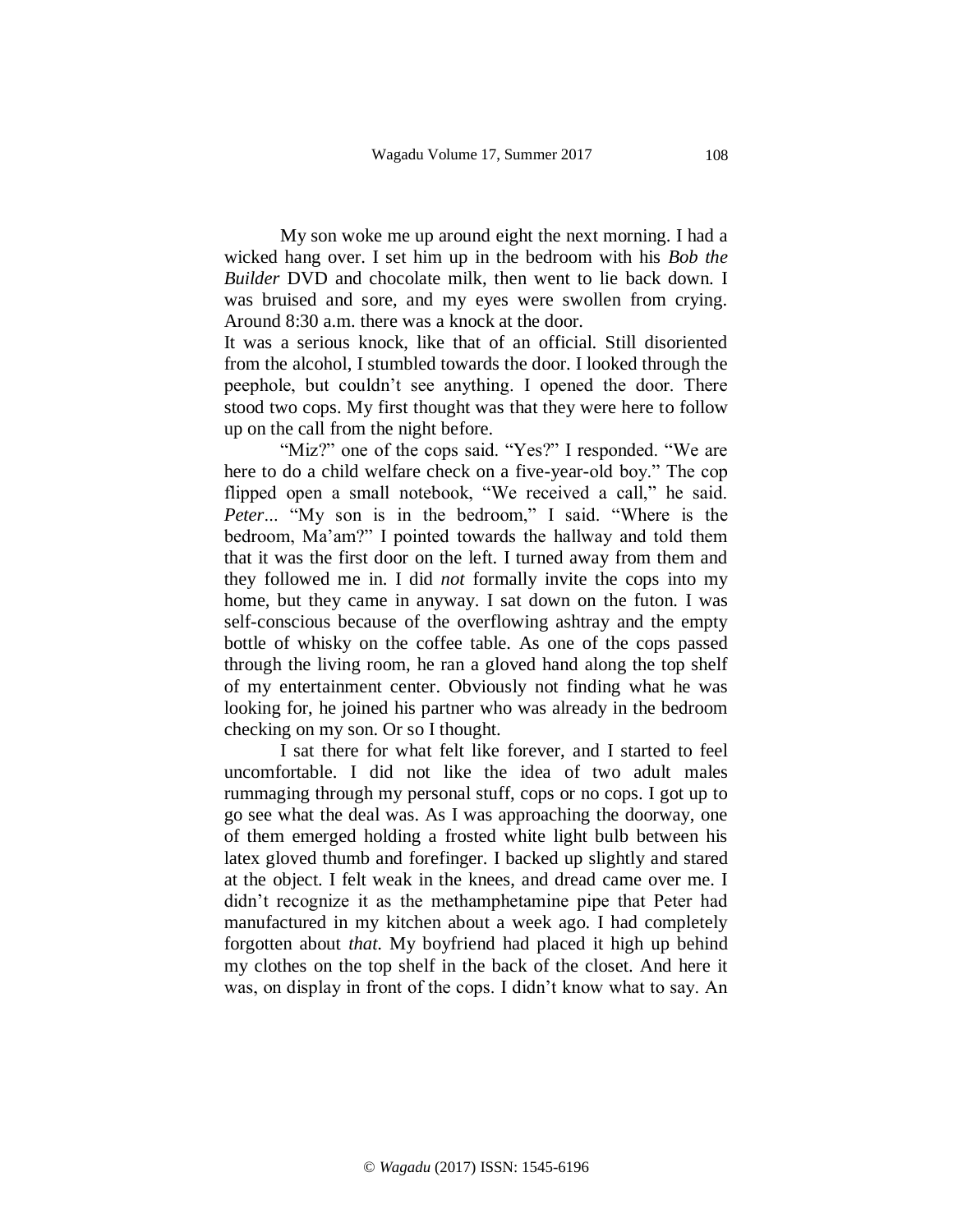insane thought occurred to me that I could still salvage the situation. I casually asked the cop, "Can I see that?" Maybe he thought that I was actually going to examine the object, I don't know, but he handed it right to me.

I took the light bulb and threw it on the ground as hard as I could. I tried to destroy it. I tried to step on it but it kept rolling around, and I very ineffectively stomped on the hallway floor.

In a flash, there was a flurry of activity. The cops jumped into action, their boots thudding a hollow sound on the thinly carpeted hallway. "Get her, get her," one grunted. Their handcuffs clinked and rattled as they tackled me to the floor.

Caleb ran out of his bedroom and with desperation in his little voice exclaimed, "NO! Don't arrest my mom!" I surrendered. I did not want there to be any more violence or repercussions. They pulled me up to my feet and cuffed me. I knew I was in trouble. I sat down on the futon with my hands behind my back. One of the officers talked to my son and entertained him and asked him questions. My son showed him all of his favorite toys. I listened to the rhetorical comments from the cops, "It's a felony to have meth in the house with a young child, isn't it now?" They hated me because of my reaction.

I couldn't get myself to connect to this reality. I felt detached from the events that had unfolded in such a short time. *"*This is not really my life," I thought. I felt like this was happening to someone else. I sat there and waited, not knowing how this was going to play out for Caleb and me. The cops dispatched to control to have a child protection services agent called to the scene. They were taking my son into custody. My heart broke like tectonic plates shifting in my chest. I wanted to cry out. For my son's sake I kept my composure as much as possible. I thought that if I was cool that he would not be scared.

The Family Services agent showed up and it was time to go. The man stood behind my son with his meaty hands resting on my son's shoulders, possessively. I knelt down in front of Caleb so that I was face to face with him. I said, "Caleb, honey, you're going to go live with some other people for a while now. Okay?"

109